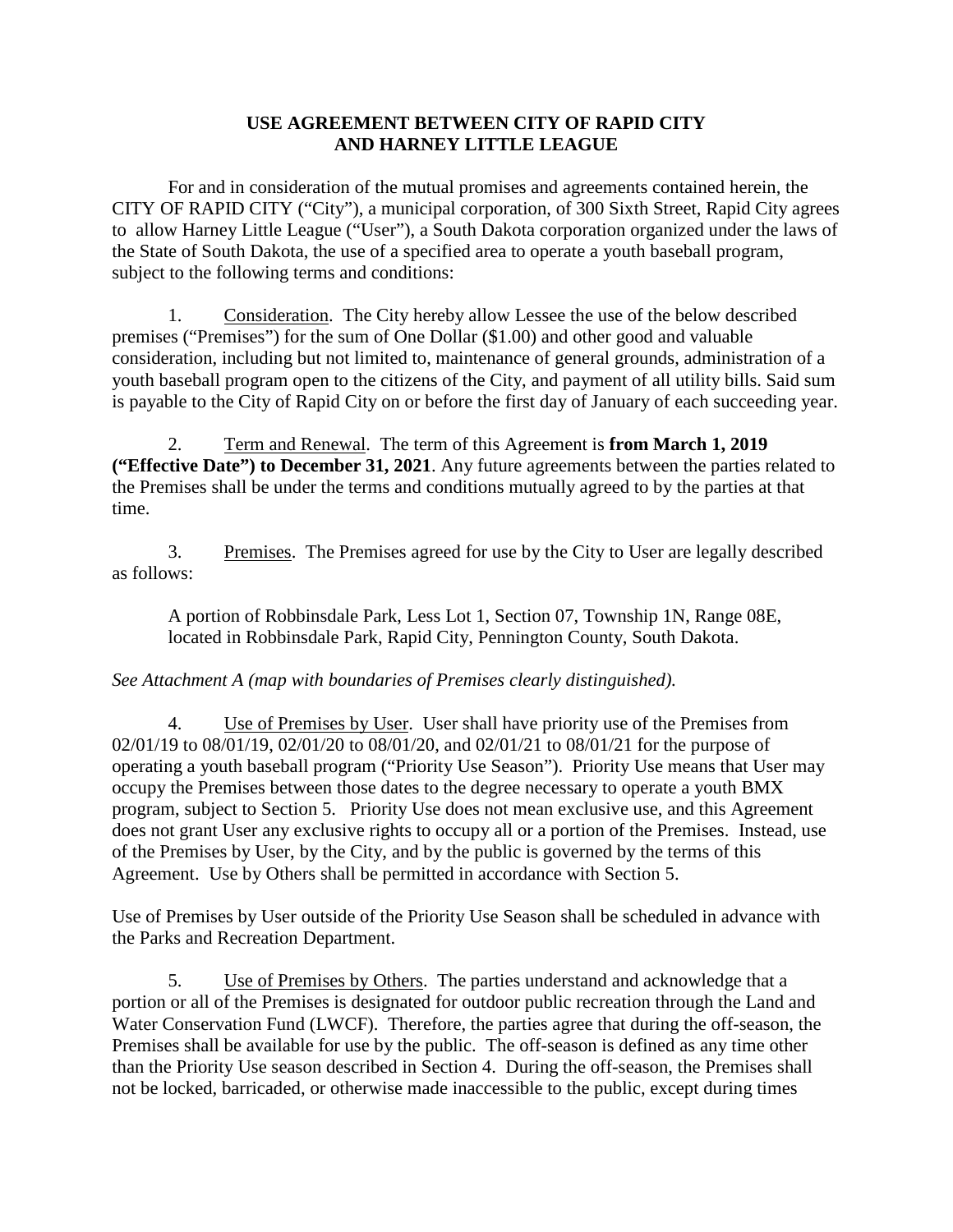when the park is closed in accordance with City ordinance. Scheduling for the Premises during the off-season shall be made through the Parks and Recreation Department. User may reserve the Premises during the off-season for its use on a limited basis, only when it is necessary for a special event, tournament, or similar situation, and the Department may decline to reserve the Premises for User.

During the Priority Use Season,User shall allow other persons or organizations to use the Premises if the Premises are not in bona fide use by the User, and User may require that such use by others shall be consistent with the normal usage of said Premises. This use is in addition to any assignment of the Premises, which is addressed in Section 14.

6. Surrender of Premises. User agrees to surrender the Premises, or a part thereof, in the event it is necessary for expansion or utilization of public park facilities or for any other purpose which City believes is necessary or important and the City makes such a written demand. If such a written demand is made, then User understands that this Agreement shall be terminated and such termination shall not be considered a breach by the City or User of the terms of this Agreement. User further agrees to abandon the Premises, or a part thereof, in the event such a demand is made by the United States government or the State of South Dakota, or ifUser or the City is ordered to do so by an order of any Court. If such a demand or order is made, then User understands that this Agreement shall be terminated and such termination shall not be considered a breach by the City or User of the terms of this Agreement.

7. Use by the City. User agrees that the City may use the Premises when the same is not required for use by User, and such use by the City shall be consistent with the normal usage of the Premises. For purposes of this Section, City use shall mean organized activities conducted by or sponsored by the City. If the City uses the Premises under this Section, it agrees to leave the Premises in substantially the same condition, reasonable wear and tear excepted.

8. Contacts. Anything required by this Agreement to be delivered to User in Writing shall be delivered to the following contact for Harney Little League:

\_\_\_\_\_\_\_\_\_\_\_\_\_\_\_\_\_\_\_\_\_\_\_\_\_\_\_\_\_\_\_\_\_\_\_\_\_\_\_\_\_\_\_\_\_\_\_\_\_\_\_\_\_\_\_\_\_\_\_\_\_\_\_\_\_\_\_\_\_\_\_\_\_\_\_\_\_

User has a continuing obligation to ensure that the Rapid City Director of Parks and Recreation ("Director") has accurate contact information for User and to notify the Director of any changes to the contact information herein.

Unless otherwise specified in this Agreement, the contact for the City will be: Director of Parks and Recreation, 515 West Boulevard, Rapid City, SD 57701, (605) 394-4175.

# 9. Maintenance.

## 9.A. User Responsibilities.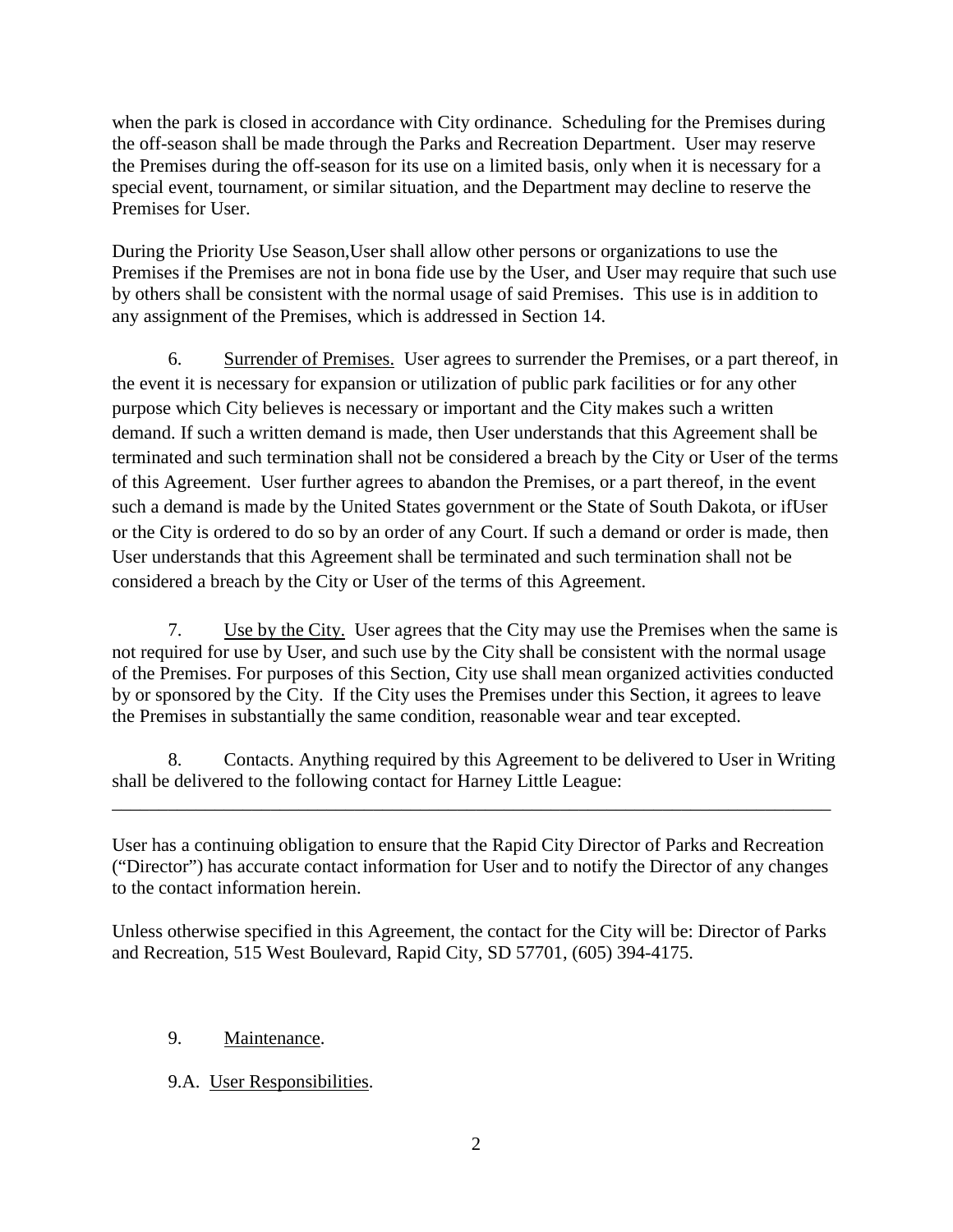i. Property Damage. User agrees to maintain said Premises under the authority of the Director of Parks and Recreation or his/her designee. User agrees to repair or replace any property on the Premises damaged, either willfully or accidentally, by its agents, members, or invitees. User is entitled to recover costs for damages or to require repairs for damages or improper maintenance that occurs while the Premises is used and controlled by others, including those enumerated in Sections 6 and 7 of this Agreement.

ii. Trash and Recycling. User agrees to be responsible for policing the Premises and picking up and making ready for City collection of all trash, recyclables, debris, and waste material of every, resulting from its use of the Premises by itself or any spectators in attendance at the Premises. User also agrees to place all collected trash, recyclables, debris, and waste in a designated location for removal by the City. User agrees that it will not place yard waste or building materials in City trash receptacles. User agrees to promote and encourage recycling throughout the Premises.

To avoid the public's misuse of trash and recycling receptacles during the offseason, User agrees to move all trash and recycling receptacles to an area of the Premises that is inaccessible to the public, as approved by the Parks and Recreation Department, within fourteen days of the end of the season.

iii. Use Days. User is responsible for its own preparation of the fields prior to all scheduled use days.

iv. Grass and Weeds. User shall mow any grass areas within the Premises on a substantially weekly basis. User shall control weeds and grass inside and outside of fence lines through string trimming or chemical vegetation control methods. This obligation includes the backstop fences, foul fence lines, and outfield fences. If the Premises includes other exterior fences around a portion or all of the Premises, User shall control grass/weeds in such fence lines and five feet outside of the fence. The obligations in this Section do not apply if the City is maintaining the Premises pursuant to Section 9.A.i.

If User fails to mow the grass or control weeds and grass within the fence lines as required by this Section, the Parks Division Manager may mow the areas and charge User at the rate of One Hundred and Twenty-Five Dollars (\$125.00) per hour for each person and machine used, provided that the Parks Division Manager: (1) determines the need for mowing; (2) gives User three (3) days' notice of his/her intent to do so if User fails to mow; and (3) determines he/she has the available personnel and equipment to perform the mowing. Should the Parks Division Manager not have the available personnel and equipment, he/she can arrange for a private contractor to mow at the expense of User.

v. Notification to City. User agrees to promptly notify the City in writing if it observes any needed maintenance to sidewalks, parking areas, trees or other items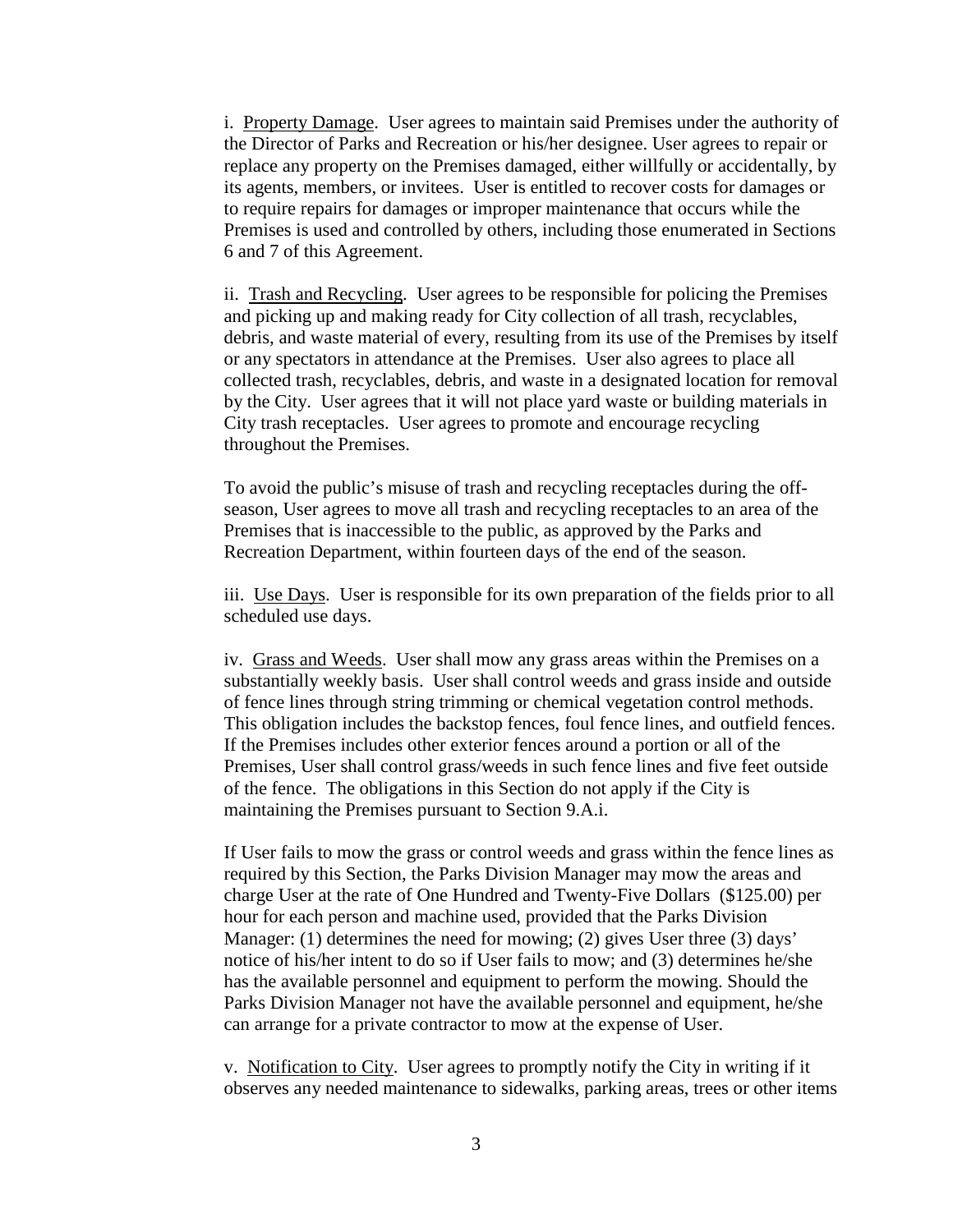that the City is obligated to maintain under Section 9.B or any items other than those which the User is obligated to maintain. User may provide the written notification by e-mail to the Parks Division Manager. At the time of this Agreement, the email addresses for the Parks Division Manager is [scott.anderson@rcgov.org.](mailto:scott.anderson@rcgov.org)

vi. Irrigation System. User is responsible for the day to day operation, adjustment, maintenance and replacement of the sprinkler heads on the automatic irrigation system. User shall run water through each zone on the system and visually inspect each sprinkler head at least twice a month to ensure proper operation of sprinkler heads. User shall replace sprinkler heads with heads of the same make and type, unless a different sprinkler head is approved by the Parks Division Manager or his/her designee. User is responsible for maintenance and repair of all lateral irrigation piping.

In lieu of User being charged for water usage for irrigation of the Premises, each irrigation system shall be connected to City's central control irrigation system. Connection to the central control irrigation system will be performed by the Rapid City Parks Maintenance Division. All maintenance and changes to a specific watering program shall be performed by the Parks and Recreation Department maintenance personnel, and User may request modifications through email to the Parks Maintenance Supervisor or the Parks Division Manager. At the time of execution of this Agreement, the email addresses for the Parks Maintenance Supervisor is [aaron.weeks@rcgov.org](mailto:aaron.weeks@rcgov.org), and the email address for the Parks Division Manager is [scott.anderson@rcgov.org.](mailto:scott.anderson@rcgov.org)

vii. Structures and Buildings. User is responsible for all maintenance and repair of structures and buildings on the Premises. This responsibility includes, but is not limited to, painting and staining the structures and buildings and maintaining/repairing siding, fascia, soffits, plumbing, flush valves, drinking fountains, water heaters, and other fixtures as applicable.

viii. Winterization. User shall ensure that all building systems, such as plumbing, electrical, and heating and cooling systems, are operational through the season ensure proper winterization at the end of the season. User shall ensure that all irrigation zones are operational with no leaks in piping or sprinkler heads, to ensure proper winterization. User shall report any modifications to the building systems or sprinkler system zones to the Parks Division Manager prior to the end of the season to ensure proper operation and winterization.

#### 9.B. City Responsibilities.

i. Maintenance of Premises. During the off season, the City will maintain the Premises.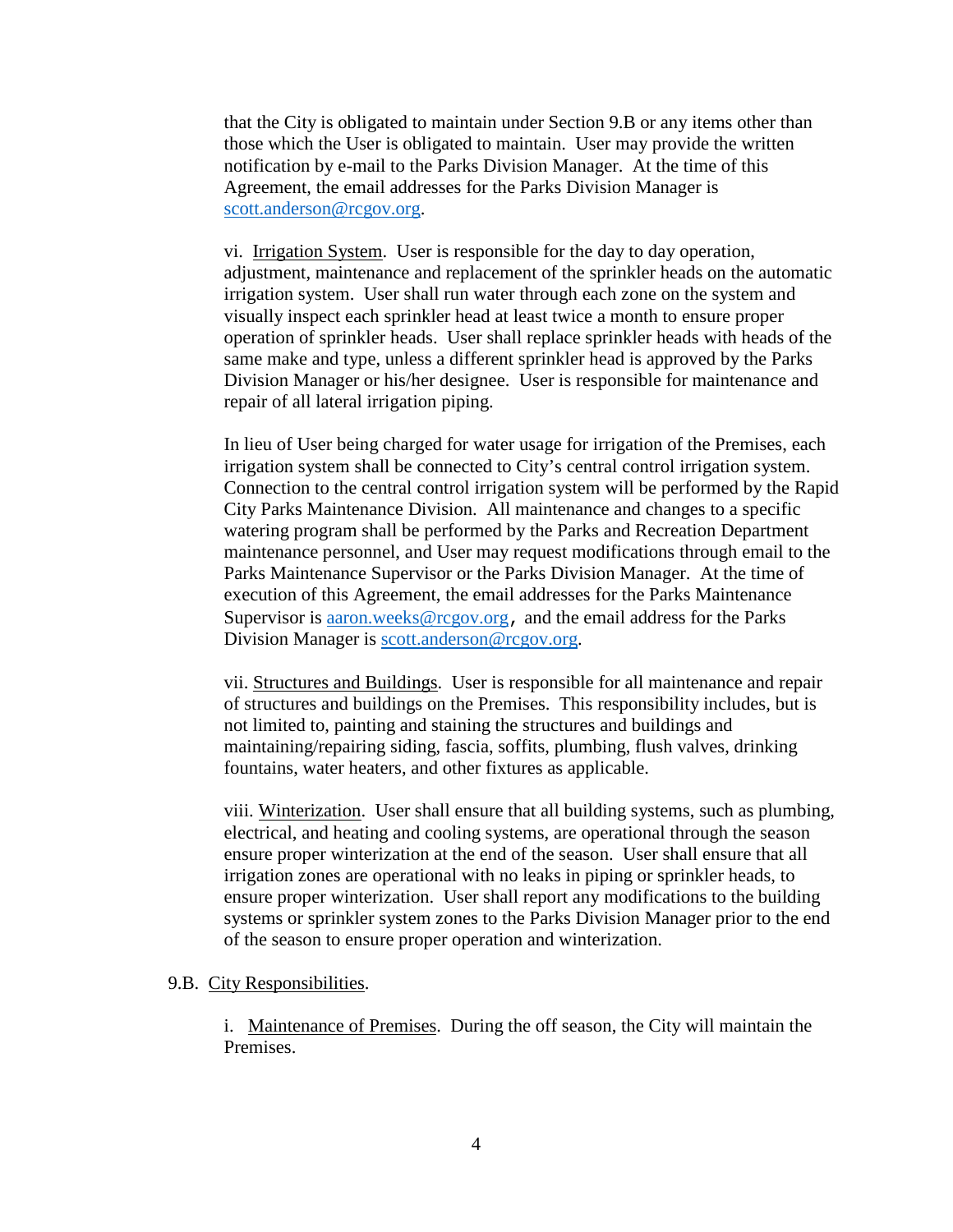ii. Trash and Recycling. City will provide 300 gallon trash and recycling receptacles for use at the Premises and will remove trash on a regular schedule.

iii. Unique or Unusual Maintenance. The City, at its own expense, agrees to provide unique or unusual maintenance and routine maintenance to the infrastructure, including but not limited to, repair of broken water mains, sewer infrastructure, storm sewer infrastructure and all repairs and surface maintenance of parking lots.

iv. Irrigation. The City shall provide water to the Premises for the purpose of irrigating the Premises. The City specifically reserves the right to restrict water usage under this Agreement if water restrictions are placed on other water users within the City. Prior to the start of the season, the City will provide charge up and run through the automatic irrigation systems to check for proper operation. The City will provide User with a radio for remote operation of the irrigation system, which User shall use for the day to day maintenance, repair, and monitoring of the irrigation system. If the radio is lost, stolen, broken, or is rendered unusable, User shall pay \$1500 for the replacement radio. The City is responsible for the maintenance and repair of the following irrigation elements, to the extent applicable: curb stops, backflow prevention devices, backflow enclosures, main line pipings, electric control valves, and controllers. User shall notify the Parks Maintenance Supervisor by email if any of these irrigation elements are malfunctioning or broken.

v. Winterization. On or about October 1 of each year, the City shall winterize the irrigation systems and the buildings/structures on the Premises. Anemployee from the Parks and Recreation Department shall contact User to schedule a mutually agreeable winterization date. User shall provide the Parks and Recreation Department with an accurate list of contacts prior to September 15 to ensure the City's efficient access to the Premises and its facilities. User shall have all systems in working order on the winterization date to ensure proper winterization.

vi. Trees. The City will provide maintenance to all trees on Premises, including hazardous tree removal, broken limb removal and corrective pruning. No tree shall be planted or removed without prior approval from the Parks Division.

10. Changes to the Premises. No construction or installation of any improvements to the Premises shall occur until the Director of Parks and Recreation or his/her designee has given prior written approval to the proposed construction. User shall promptly notify the Director of its intentions to construct or install any improvements upon the Premises, and User agrees that it will not perform any such construction unless and intil it receives written approval from the Director. Under no circumstances may User construct an enclosed structure on the Premises that prevents part or all of the Premises from use for outdoor public recreation. With prior written approval of the plans by the Director of Parks and Recreation or his/her designee, User may construct accessory and customarily incidental improvements to the Premises. Any construction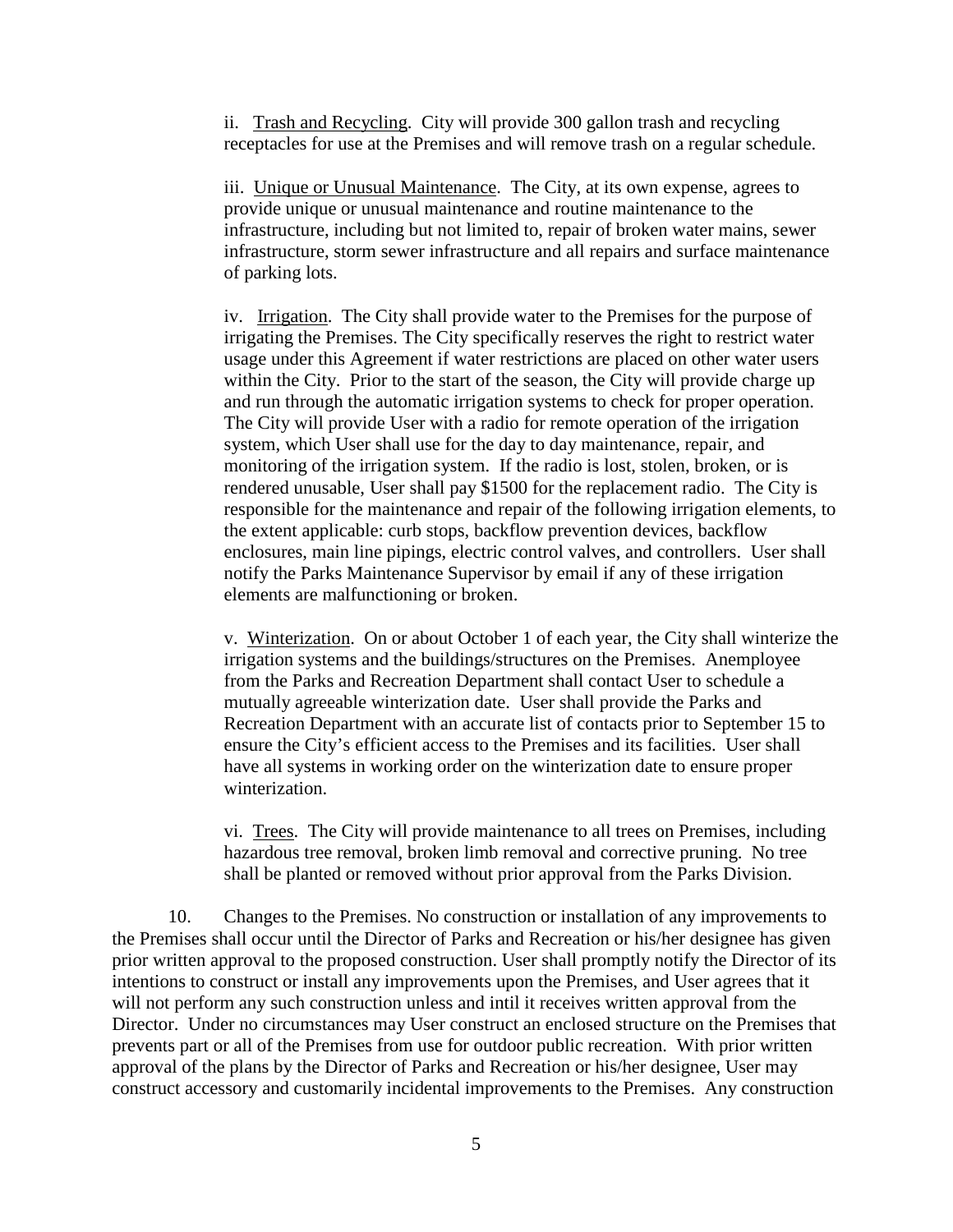or installation of any improvements shall be in conformity with the municipal codes of the City, including any construction within the floodplain or floodway. The parties agree that any permanent improvements or fixtures constructed by User on the Premises are the property of the City.

11. Land and Water Conservation Fund. The parties agree that the Premises are to be operated and maintained for public outdoor recreation purposes, in compliance with applicable provisions of the Land and Water Conservation Fund acts, regulations, and guidelines. The City shall place signs on the Premises that indicate that it was improved through the Land and Water Conservation Act and that the area is publicly owned and operated as a public outdoor recreation facility. User agrees to include the same language identifying the area as publicly owned and operated as a public outdoor recreation facility in all signage, literature, and advertising. Inclusion of this language on all signage, literature, and advertising is intended to eliminate the perception the area is private.

12. Fees Charged to the Public. User agrees that all fees charged by User to the public for entrance, use, or access to the Premises shall be competitive with fees charged by similar private facilities. The City shall have the right to request information related to fees charged by User to the public for access or use of the facilities and to request information from User that support the competitiveness of any such fees with similar private facilities. Upon receipt of such a request, User shall timely provide the requested information. If the City determines that the fees are not in compliance with this Section and/or the requirements of the LCWF guidelines, then User shall adjust its fees in accordance with the City's direction.

13. Non-Discrimination. The parties agree that User shall comply with all civil rights and accessibility legislation, including Title VI of the Civil Rights Act of 1984, Section 504 of the Rehabilitation Act, and the Americans with Disabilities Act, and User shall not on the grounds of race, color, sex, creed, religion, ancestry, national origin or disability discriminate or permit discrimination against any person or group of persons in any manner prohibited by local, state, or federal laws. By signing this Agreement, User certifies that it complies, and will continue to comply, with this nondiscrimination requirement.

The parties agree that signs posted in visible public areas on the Premises will indicate that use of the Premises complies with these nondiscrimination requirements. The parties agree that any statements in literature, advertising, and public information by User or the City about the Premises will state compliance with these nondiscrimination requirements.

14. Assignment. This Agreement shall not be assignedby User except on written consent and approval of the City. The fee(s) or payment(s) charged by User for any assignment shall be limited in value to the cost to User for utilities and maintenance, as applicable, of the Premises.

Requests for City approval of an assignment of this Agreement shall be submitted to the Director of Parks and Recreation no less than sixty (60) days before the assignment is intended to be effective. All such requests for approval shall include a copy of the proposed assignment and all relevant information, including any payment made as part of the proposed assignment. The City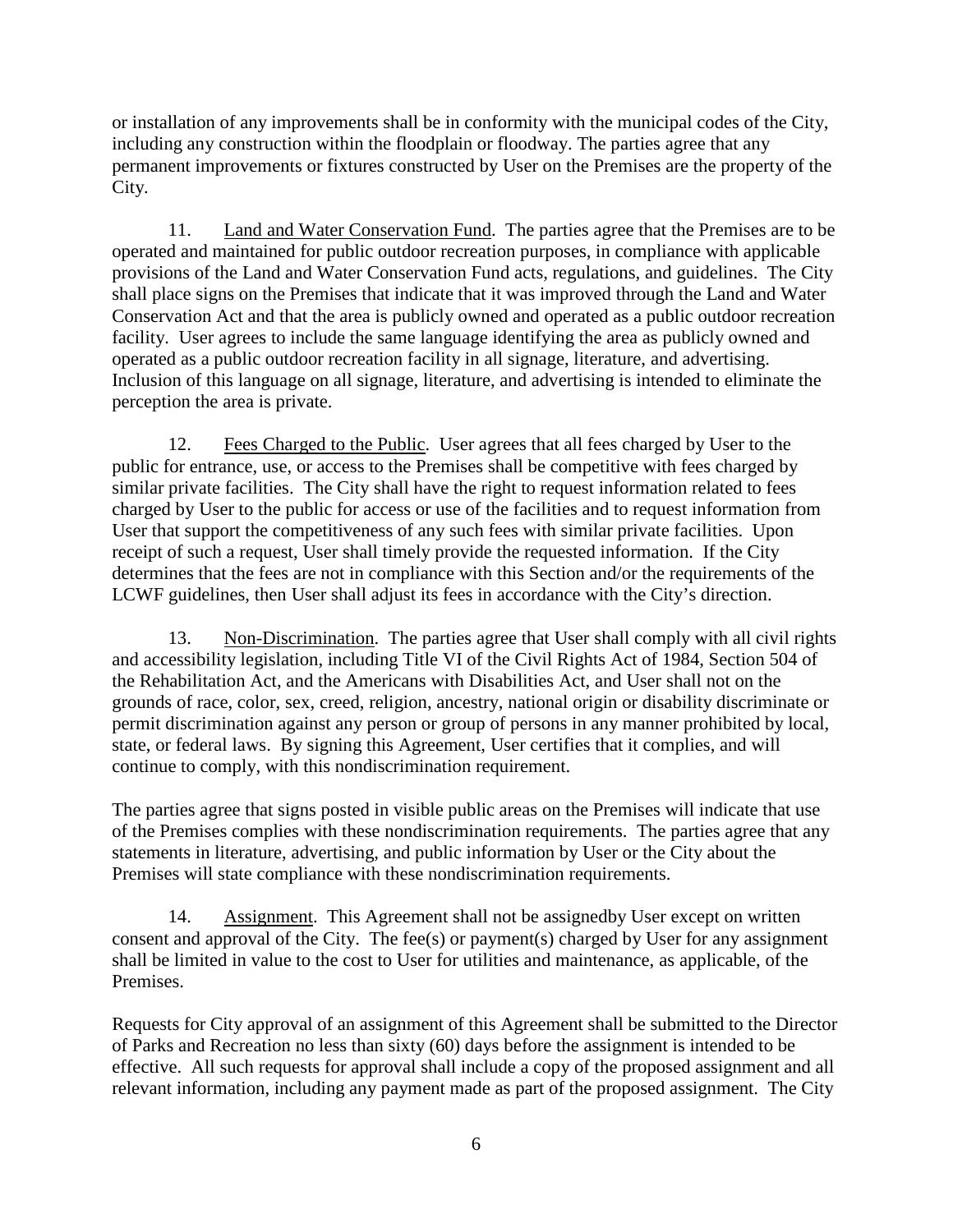reserves the right to withhold consent for any such assignment, or to negotiate further with User and with intended assignee with regard to rights the Premises, or to enter into a separate Agreement with assignee and/or User with regard to the intended assignment of all or a portion of the Premises.

15. Expense. City shall assume no expenses as a result of this Agreement or any of the operations of User except for those expenses generated as a result of the City's own use as referenced above. User agrees to pay its own administration expenses, including but not limited to, lights and electricity, grounds crew, office supplies, miscellaneous equipment, and secretarial fees. User agrees that the electric utilities will be metered in the name of and billed directly to User and that all expenses incurred by it shall be paid within thirty (30) days of due date.

Unless otherwise agreed to by the City, User agrees to provide all funds and resources for use and maintenance of the Premises discussed in this Agreement. All costs expected and unexpected will be paid by User unless other arrangements are made with the City. If User makes any improvements to the Premises that are paid for with public funds, User shall comply with applicable bid laws.

16. Termination of Agreement. The City reserves the right to periodically review the performance of User to evaluate compliance with the terms of this Agreement. Either party may terminate the Agreement for breach of this Agreement upon thirty (30) days written notice to the breaching party. If the breaching party does not cure the breach prior to the date of termination, then the other party may terminate the Agreement. If the breaching party attempts to diligently cure the breach, to the extent such breach cannot be reasonably cured within thirty (30) days, the other party may grant additional time to cure as it deems appropriate, but is under no obligation to do so.

If User shall dissolve, become insolvent or otherwise unable to fulfill the terms of this Agreement, or abandon the use of the Premises, this Agreement shall terminate and User shall have no further rights hereunder. Discontinuation of use of all or part of the Premises for maintenance, repair or rehabilitation purposes of the grounds shall not be deemed as abandonment. If User changes the character of its operation significantly from that of a nonprofit corporation, then this Agreement shall terminate and User shall have no further rights hereunder.

17. Liability. User agrees that the City shall be held harmless from any and all liability arising from any operation or use under this Agreement of the described Premises by User or its agents or employees or any other person using the Premises. User further agrees to indemnify and defend the City against any and all claims arising from the operation or use under this Agreement of the described Premises by it and, its agents, employees, assignees, invitees or any other person using the Premises. The parties agree that User may enter into separate agreements with other users of the Premises to hold harmless User and, its directors, members, employees, and agents from claims arising from the use of others as discussed in this Agreement.

User agrees to purchase and maintain bodily injury and property damage insurance for each occurrence of injury or damage in the minimum amount of One Million Dollars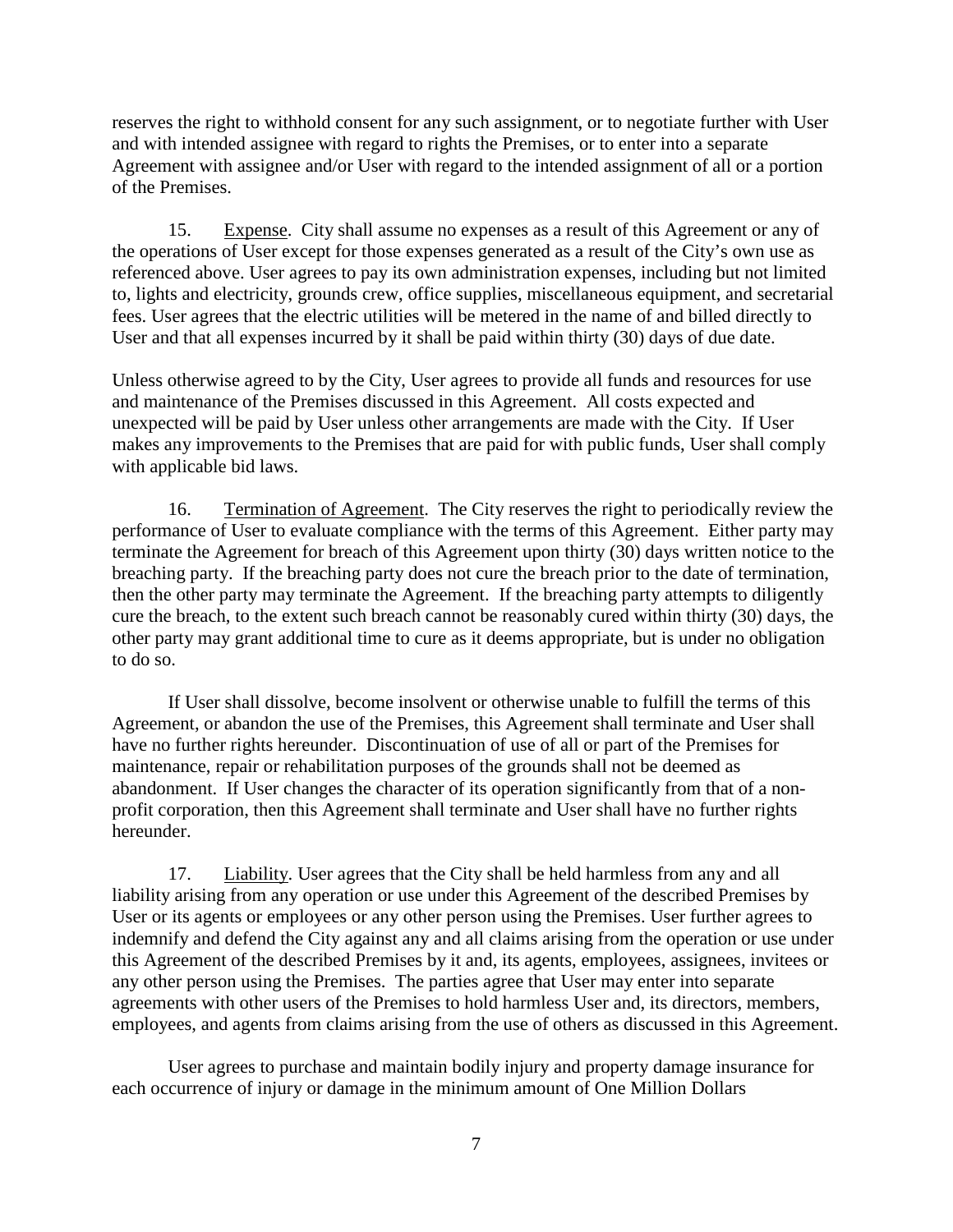(\$1,000,000) for each occurrence of injury or damage and an aggregate limit of not less than Two Million Dollars (\$2,000,000). The City shall be named an additional insured in said policy or policies and the User shall furnish to the City evidence of insurance by a certificate of insurance of required coverage. The parties agree that the City may adjust these insurance requirements on an annual basis and will provide written notice to User of any additional requirements for insurance required by this Section.

18. Public Accounting. User agrees to provide the Director of Parks and Recreation with a public accounting of its financial transactions no later than sixty (60) days after the close of its operating year. Such accounting shall be in the form of a report of income and expenses and a balance sheet of User's assets and liabilities. Such accounting shall be made available for public inspection at the City Finance Office.

19. Concession, Advertising, and Naming Rights. User shall have the right to operate concessions for the sale of beverages, food, programs, and other items usually sold in the public parks. User shall have the right to sell advertising space on the inside of the Premises boundaries, and all revenue derived from concessions and advertising shall belong to User. User also agrees to be responsible for cleaning and maintaining the concession area, including restrooms.

Lessee shall have the right to sell advertising space on the inside of the Premises boundaries (to face inward towards the Premises), and all revenue derived from advertising shall belong to Lessee. Lessee agrees to maintain and repair any physical advertising on the inside of the Premises. Lessee agrees to reimburse the City for any costs associated with removing such advertising if it is in a state of disrepair, if this Agreement has been terminated for any reason, or if the Agreement term has ended and the Agreement is not renewed.

20. City Authority. All matters pertaining to the terms of this Agreement shall be subject to the powers of the City Council and its designated authorized agents consistent with the laws of the State of South Dakota. The City Council appoints and delegates the Director of Parks and Recreation as the primary contact point for the City with User in administering and fulfilling the terms of this Agreement.

21. Relationship between the Parties. This Agreement does not create any employee/employer relationship between the City of Rapid City and User, its agents or employees. Nothing contained in this Agreement is intended to create a partnership or joint venture between User and the City, and no agent of User shall be the agent of City. User covenants that it will not take any action in the name of, or by holding itself out as the agent of, the City of Rapid City.

22. Integration. The parties agree that this Agreement, along with any attachments, constitutes the entire understanding between the parties and supersedes all prior negotiations, agreements, and understandings, whether oral or written.

23. Savings Clause. Should any of portions of this Agreement be declared void, the remainder of the Agreement shall remain in full force and effect.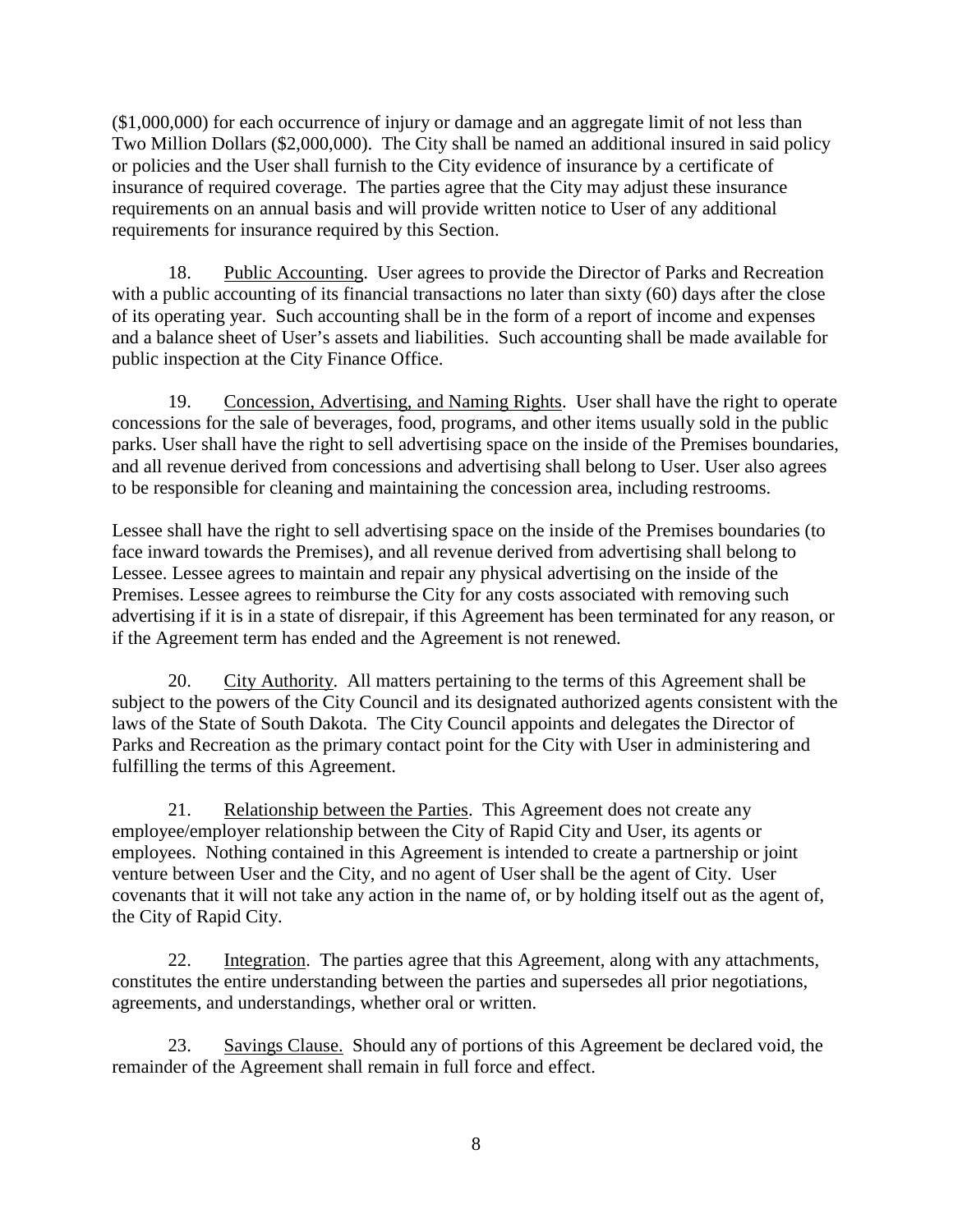24. Choice of Law. This Agreement shall be governed by the laws of the State of South Dakota and any action to enforce the terms of this Agreement shall be venued in the  $7<sup>th</sup>$ Judicial Circuit, Pennington County, South Dakota.

25. Waivers. The failure by one party to require performance of any provision of this Agreement shall not affect that party's right to require performance at any time thereafter, nor shall a waiver of any breach or default of this Agreement constitute a waiver of any subsequent breach or default or a waiver of the provision itself.

26. Amendments. This Agreement may only be amended by a written document duly executed by both parties.

27. Headings. The headings and numbering of the different sections of this Agreement are inserted for convenience only and are not to control or affect the meaning, construction or effect of any provision.

Dated this day of 3.2019.

CITY OF RAPID CITY

Steve Allender, Mayor

ATTEST:

Finance Officer (SEAL)

State of South Dakota ) ss. County of Pennington )

\_\_\_\_\_\_\_\_\_\_\_\_\_\_\_\_\_\_\_\_\_\_\_\_\_\_\_\_\_\_\_\_\_\_

On this the day of  $\qquad \qquad$ , 2019, before me, the undersigned officer, personally appeared Steve Allender and Pauline Sumption, who acknowledged themselves to be the Mayor and Finance Officer, respectively, of the City of Rapid City, a municipal corporation, and that they as such Mayor and Finance Officer, being authorized so to do, executed the foregoing instrument for the purposes therein contained by signing the name of the City of Rapid City by themselves as Mayor and Finance Officer.

IN WITNESS WHEREOF, I hereunto set my hand and official seal.

Notary Public, South Dakota

\_\_\_\_\_\_\_\_\_\_\_\_\_\_\_\_\_\_\_\_\_\_\_\_\_\_\_\_\_\_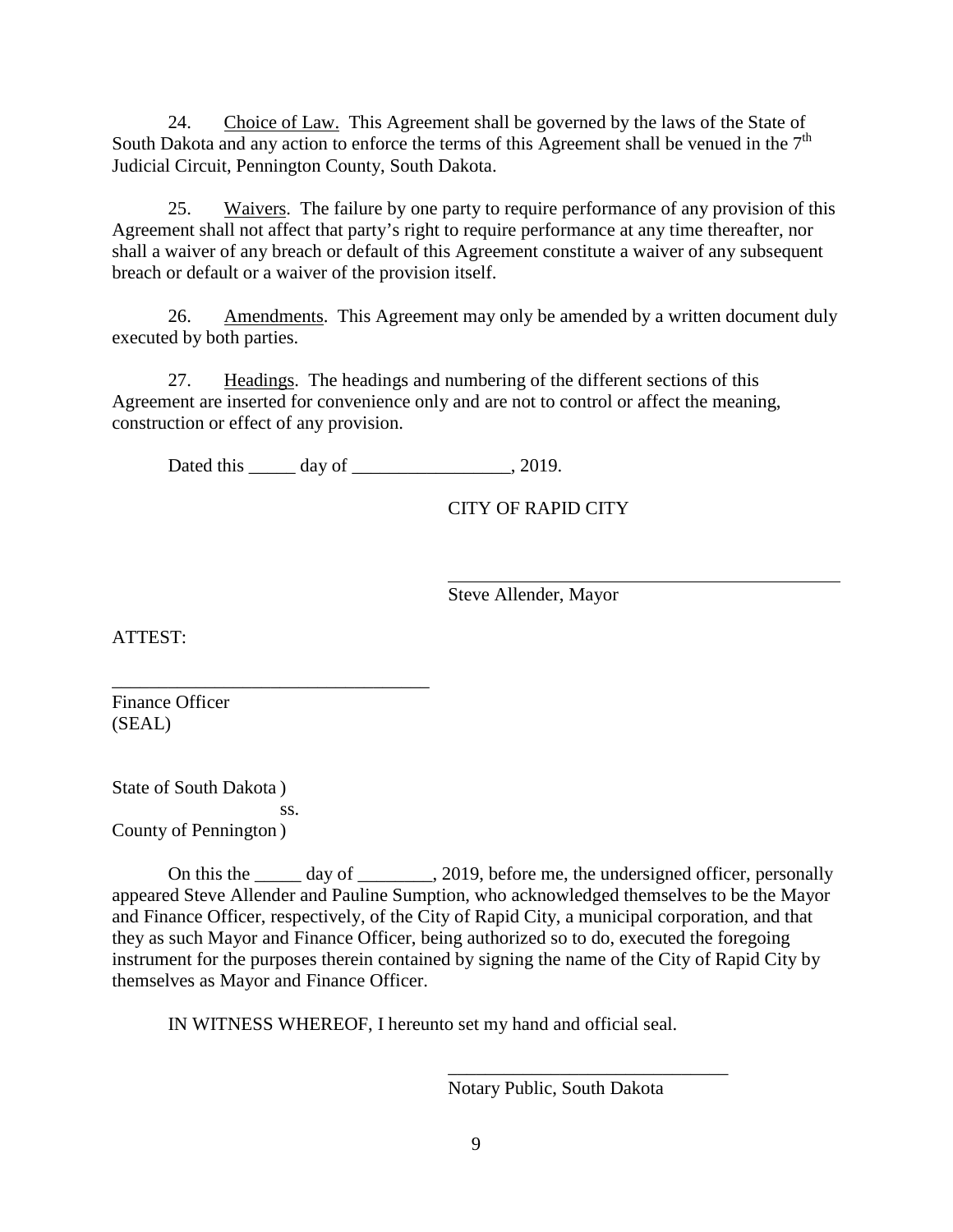My Commission Expires:\_\_\_\_\_\_\_\_\_\_

(SEAL)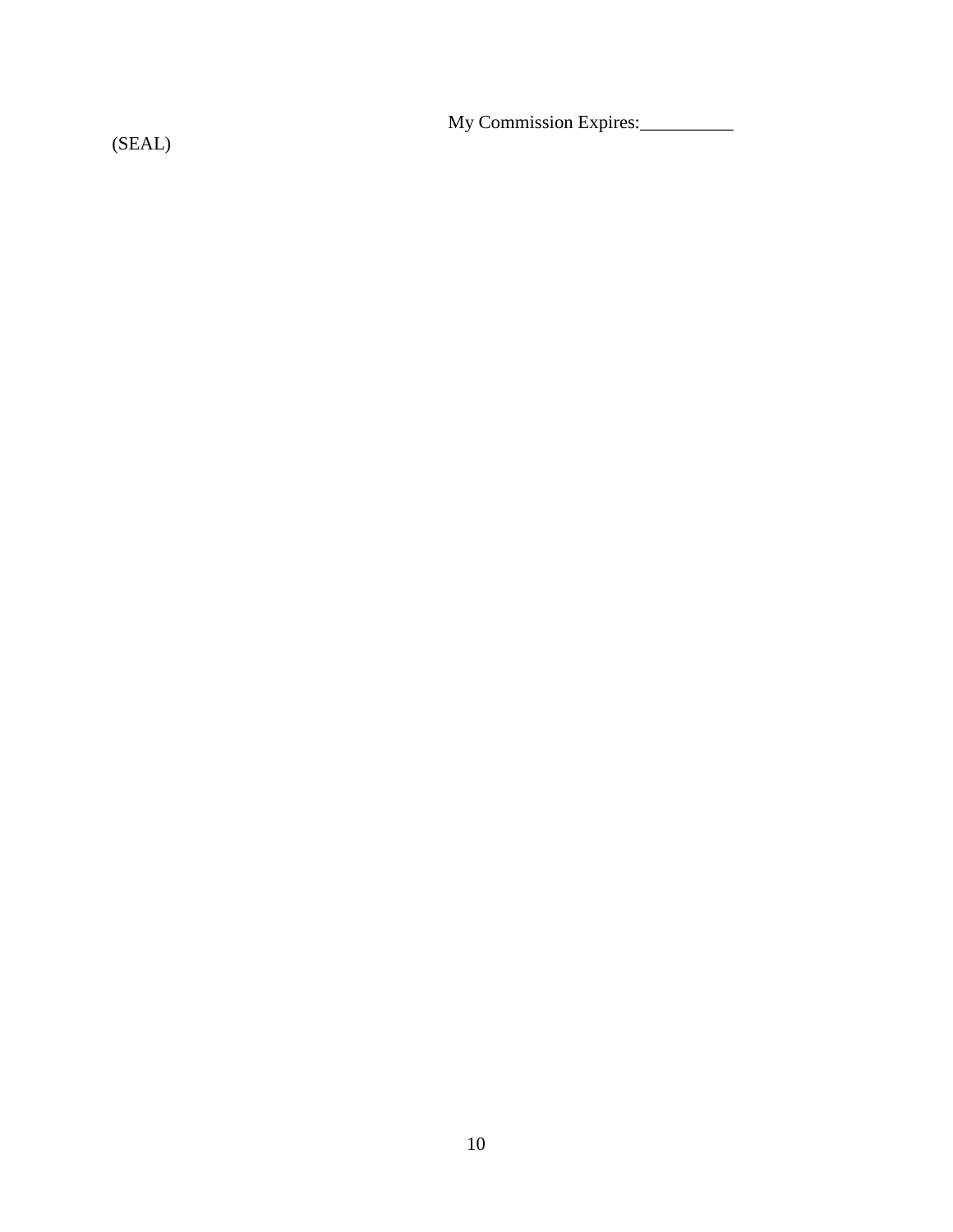|                                                                                                                        | <b>HARNEY LITTLE LEAGUE</b>                                                                                                                                                                                                                                                                                                                                                                                                                                                                          |
|------------------------------------------------------------------------------------------------------------------------|------------------------------------------------------------------------------------------------------------------------------------------------------------------------------------------------------------------------------------------------------------------------------------------------------------------------------------------------------------------------------------------------------------------------------------------------------------------------------------------------------|
|                                                                                                                        | By: $\qquad \qquad$<br>Its: $\frac{1}{\sqrt{1-\frac{1}{2}}\sqrt{1-\frac{1}{2}}\sqrt{1-\frac{1}{2}}\sqrt{1-\frac{1}{2}}\sqrt{1-\frac{1}{2}}\sqrt{1-\frac{1}{2}}\sqrt{1-\frac{1}{2}}\sqrt{1-\frac{1}{2}}\sqrt{1-\frac{1}{2}}\sqrt{1-\frac{1}{2}}\sqrt{1-\frac{1}{2}}\sqrt{1-\frac{1}{2}}\sqrt{1-\frac{1}{2}}\sqrt{1-\frac{1}{2}}\sqrt{1-\frac{1}{2}}\sqrt{1-\frac{1}{2}}\sqrt{1-\frac{1}{2}}\sqrt{1-\frac{1}{2}}\sqrt{1-\frac{1}{2}}\$                                                                 |
| State of South Dakota)<br>SS.<br>County of Pennington)                                                                 |                                                                                                                                                                                                                                                                                                                                                                                                                                                                                                      |
|                                                                                                                        | On this the ______ day of _________, 2019, before me, the undersigned officer, personally<br>appeared _________________________, who acknowledged himself/herself to be the ____________________<br>$\frac{1}{2}$ of $\frac{1}{2}$ of $\frac{1}{2}$ of $\frac{1}{2}$ of $\frac{1}{2}$ of $\frac{1}{2}$ of $\frac{1}{2}$ of $\frac{1}{2}$ of $\frac{1}{2}$ of $\frac{1}{2}$ of $\frac{1}{2}$ of $\frac{1}{2}$ of $\frac{1}{2}$ of $\frac{1}{2}$ of $\frac{1}{2}$ of $\frac{1}{2}$ of $\frac{1}{2}$ of |
| <u> 1989 - Johann Barbara, martin din santa di sebagai personal di sebagai personal di sebagai personal di sebagai</u> | being authorized so to do, executed the foregoing instrument for the purposes therein<br>by himself/herself as                                                                                                                                                                                                                                                                                                                                                                                       |

IN WITNESS WHEREOF, I hereunto set my hand and official seal.

Notary Public, South Dakota My Commission Expires: \_\_\_\_\_\_\_ \_

(SEAL)